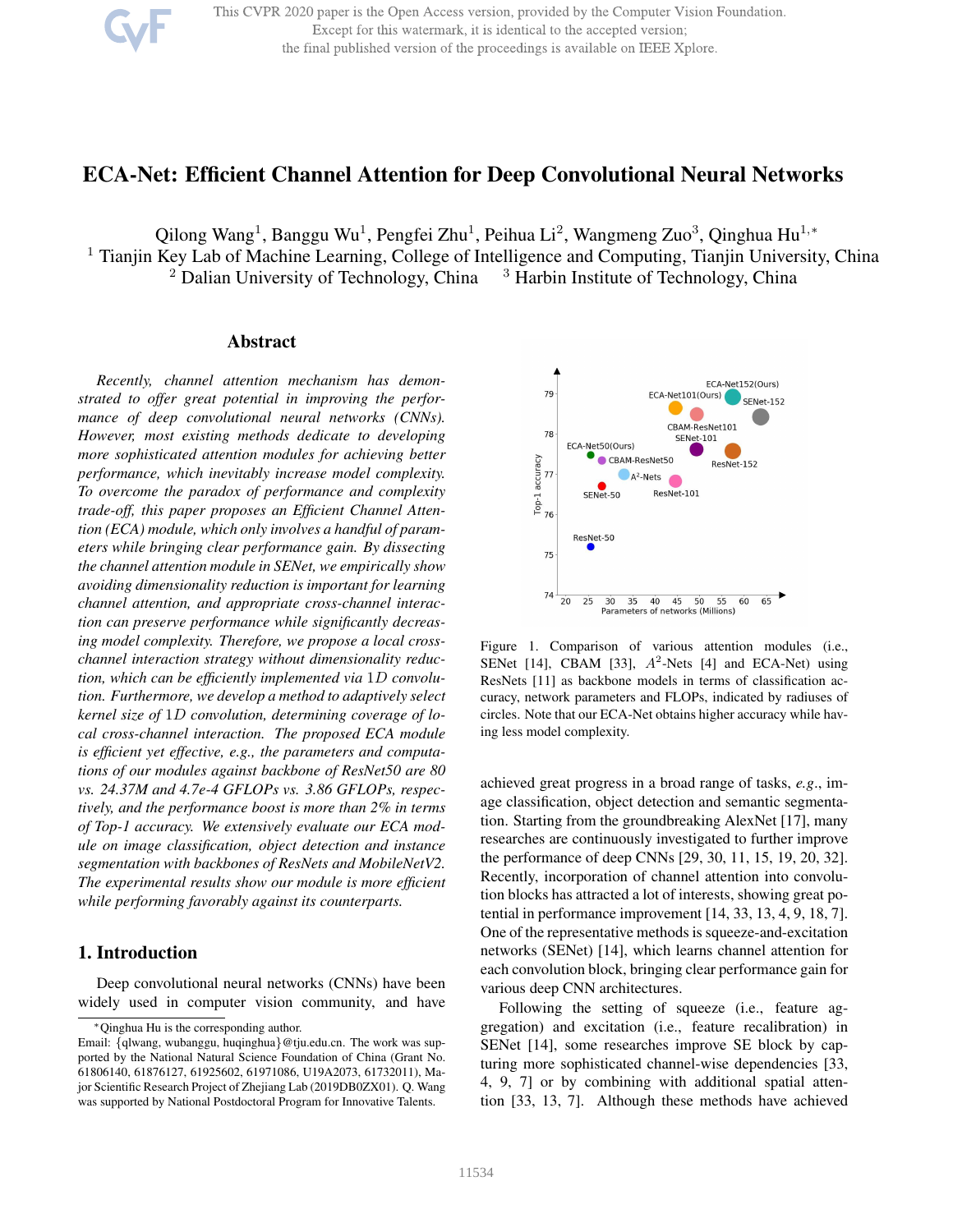

Figure 2. Diagram of our efficient channel attention (ECA) module. Given the aggregated features obtained by global average pooling (GAP), ECA generates channel weights by performing a fast  $1D$  convolution of size k, where k is adaptively determined via a mapping of channel dimension C.

higher accuracy, they often bring higher model complexity and suffer from heavier computational burden. Different from the aforementioned methods that achieve better performance at the cost of higher model complexity, this paper focuses instead on a question: *Can one learn effective channel attention in a more efficient way?*

To answer this question, we first revisit the channel attention module in SENet. Specifically, given the input features, SE block first employs a global average pooling for each channel independently, then two fully-connected (FC) layers with non-linearity followed by a Sigmoid function are used to generate channel weights. The two FC layers are designed to capture non-linear cross-channel interaction, which involve dimensionality reduction for controlling model complexity. Although this strategy is widely used in subsequent channel attention modules [33, 13, 9], our empirical studies show dimensionality reduction brings side effect on channel attention prediction, and it is inefficient and unnecessary to capture dependencies across all channels.

Therefore, this paper proposes an *Efficient Channel Attention* (ECA) module for deep CNNs, which avoids dimensionality reduction and captures cross-channel interaction in an efficient way. As illustrated in Figure 2, after channelwise global average pooling without dimensionality reduction, our ECA captures local cross-channel interaction by considering every channel and its k neighbors. Such method is proven to guarantee both efficiency and effectiveness. Note that our ECA can be efficiently implemented by fast 1D convolution of size  $k$ , where kernel size  $k$  represents the coverage of local cross-channel interaction, i.e., how many neighbors participate in attention prediction of one channel. To avoid manual tuning of  $k$  via cross-validation, we develop a method to adaptively determine  $k$ , where coverage of interaction (i.e., kernel size  $k$ ) is proportional to channel dimension. As shown in Figure 1 and Table 3, as opposed to the backbone models [11], deep CNNs with our ECA

| Model                          | No DR    | Cross-channel Interaction | Lightweight |
|--------------------------------|----------|---------------------------|-------------|
| <b>SENet</b> [14]              | $\times$ |                           |             |
| <b>CBAM</b> [33]               | $\times$ |                           | ×           |
| GE- $\theta$ <sup>-</sup> [13] |          |                           |             |
| GE- $\theta$ [13]              |          | $\times$                  | ×           |
| GE- $\theta$ <sup>+</sup> [13] |          |                           | $\times$    |
| $A^2$ -Net [4]                 | $\times$ |                           | $\times$    |
| GSoP-Net [9]                   | $\times$ |                           | ×           |
| ECA-Net (Ours)                 |          |                           |             |

Table 1. Comparison of existing attention modules in terms of whether no channel dimensionality reduction (No DR), crosschannel interaction and less parameters than SE (indicated by lightweight) or not.

module (called ECA-Net) introduce very few additional parameters and negligible computations, while bringing notable performance gain. For example, for ResNet-50 with 24.37M parameters and 3.86 GFLOPs, the addtional parameters and computations of ECA-Net50 are 80 and 4.7e-4 GFLOPs, resecptively; meanwhile, ECA-Net50 outperforms ResNet-50 by 2.28% in terms of Top-1 accuracy.

Table 1 summarizes existing attention modules in terms of whether channel dimensionality reduction (DR), crosschannel interaction and lightweight model, where we can see that our ECA module learn effective channel attention by avoiding channel dimensionality reduction while capturing cross-channel interaction in an extremely lightweight way. To evaluate our method, we conduct experiments on ImageNet-1K [6] and MS COCO [23] in a variety of tasks using different deep CNN architectures.

The contributions of this paper are summarized as follows. (1) We dissect the SE block and empirically demonstrate avoiding dimensionality reduction and appropriate cross-channel interaction are important to learn effective and efficient channel attention, respectively. (2) Based on above analysis, we make an attempt to develop an extremely lightweight channel attention module for deep CNNs by proposing an *Efficient Channel Attention* (ECA), which increases little model complexity while bringing clear improvement. (3) The experimental results on ImageNet-1K and MS COCO demonstrate our method has lower model complexity than state-of-the-arts while achieving very competitive performance.

# 2. Related Work

Attention mechanism has proven to be a potential means to enhance deep CNNs. SE-Net [14] presents for the first time an effective mechanism to learn channel attention and achieves promising performance. Subsequently, development of attention modules can be roughly divided into two directions: (1) enhancement of feature aggregation; (2) combination of channel and spatial attentions. Specifically, CBAM [33] employs both average and max pooling to ag-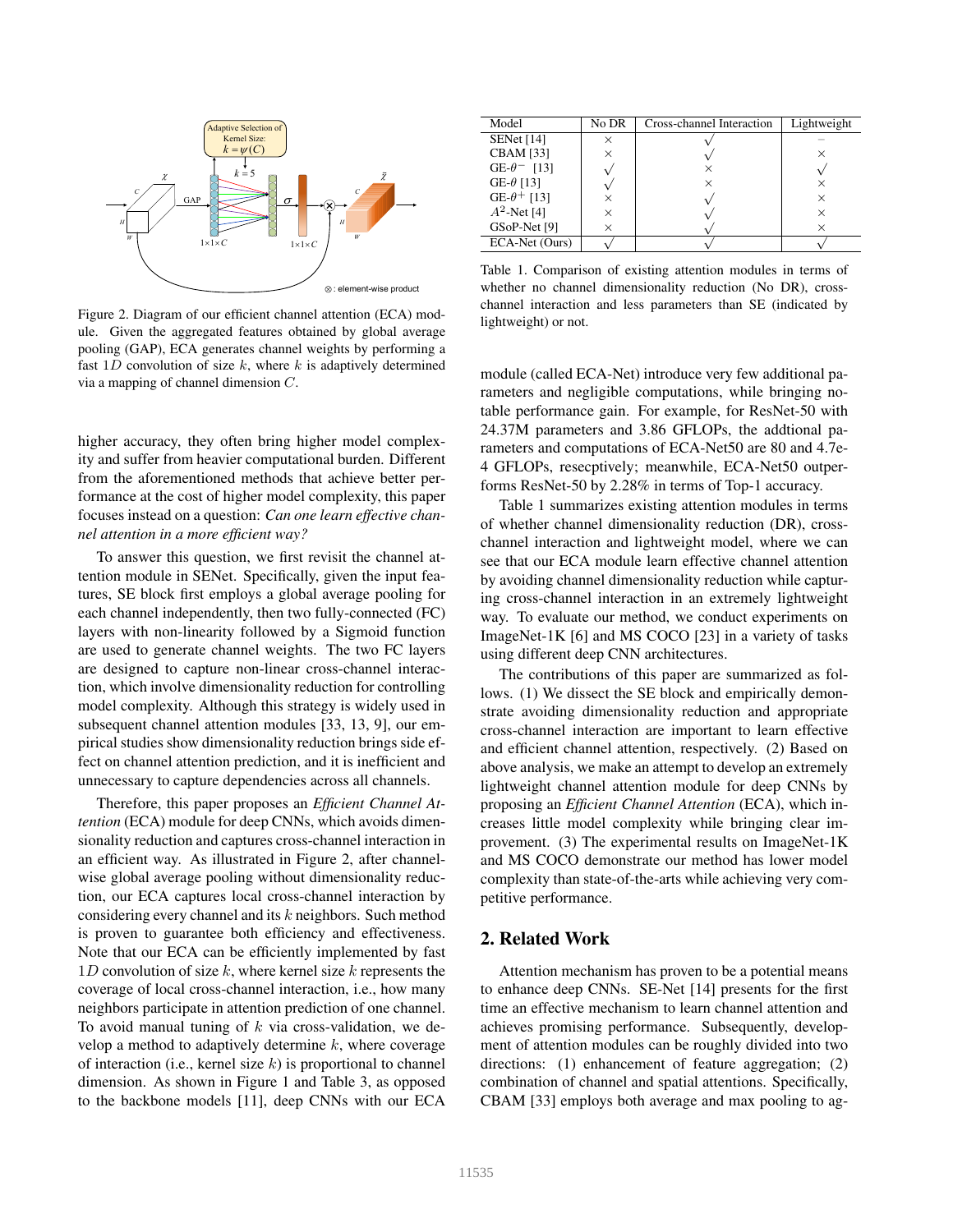gregate features. GSoP [9] introduces a second-order pooling for more effective feature aggregation. GE [13] explores spatial extension using a depth-wise convolution [5] to aggregate features. CBAM [33] and scSE [27] compute spatial attention using a 2D convolution of kernel size  $k \times k$ , then combine it with channel attention. Sharing similar philosophy with Non-Local (NL) neural networks [32], GC-Net [2] develops a simplified NL network and integrates with the SE block, resulting in a lightweight module to model long-range dependency. Double Attention Networks  $(A<sup>2</sup>-Nets)$  [4] introduces a novel relation function for NL blocks for image or video recognition. Dual Attention Network (DAN) [7] simultaneously considers NL-based channel and spatial attentions for semantic segmentation. However, most above NL-based attention modules can only be used in a single or a few convolution blocks due to their high model complexity. Obviously, all of the above methods focus on developing sophisticated attention modules for better performance. Different from them, our ECA aims at learning effective channel attention with low model complexity.

Our work is also related to efficient convolutions, which are designed for lightweight CNNs. Two widely used efficient convolutions are group convolutions [36, 34, 16] and depth-wise separable convolutions [5, 28, 37, 24]. As given in Table 2, although these efficient convolutions involve less parameters, they show little effectiveness in attention module. Our ECA module aims at capturing local cross-channel interaction, which shares some similarities with channel local convolutions [35] and channel-wise convolutions [8]; different from them, our method investigates a  $1D$  convolution with adaptive kernel size to replace FC layers in channel attention module. Comparing with group and depthwise separable convolutions, our method achieves better performance with lower model complexity.

### 3. Proposed Method

In this section, we first revisit the channel attention module in SENet [14] (i.e., SE block). Then, we make a empirical diagnosis of SE block by analyzing effects of dimensionality reduction and cross-channel interaction. This motivates us to propose our ECA module. In addition, we develop a method to adaptively determine parameter of our ECA, and finally show how to adopt it for deep CNNs.

# 3.1. Revisiting Channel Attention in SE Block

Let the output of one convolution block be  $X$  $\mathbb{R}^{W \times H \times C}$ , where W, H and C are width, height and channel dimension (i.e., number of filters). Accordingly, the weights of channels in SE block can be computed as

$$
\omega = \sigma(f_{\{\mathbf{W_1}, \mathbf{W_2}\}}(g(\mathcal{X}))), \tag{1}
$$

where  $g(\mathcal{X}) = \frac{1}{WH} \sum_{i=1, j=1}^{W, H} \mathcal{X}_{ij}$  is channel-wise global average pooling (GAP) and  $\sigma$  is a Sigmoid function. Let

| Methods            | Attention                                | #.Param.         | $Top-1$ | $Top-5$ |
|--------------------|------------------------------------------|------------------|---------|---------|
| Vanilla            | N/A                                      |                  | 75.20   | 92.25   |
| <b>SE</b>          | $\sigma(f_{\{W_1,W_2\}}(\mathbf{y}))$    | $2 \times C^2/r$ | 76.71   | 93.38   |
| SE-Var1            | $\sigma({\bf v})$                        | 0                | 76.00   | 92.90   |
| SE-Var2            | $\sigma(\mathbf{w} \odot \mathbf{y})$    | C                | 77.07   | 93.31   |
| SE-Var3            | $\sigma(Wy)$                             | $C^2$            | 77.42   | 93.64   |
| SE-GC1             | $\sigma(GC_{16}(\mathbf{y}))$            | $C^2/16$         | 76.95   | 93.47   |
| SE-GC <sub>2</sub> | $\sigma(\mathrm{GC}_{C/16}(\mathbf{y}))$ | $16 \times C$    | 76.98   | 93.31   |
| SE-GC3             | $\sigma(GC_{C/8}(\mathbf{y}))$           | $8 \times C$     | 76.96   | 93.38   |
| <b>ECA-NS</b>      | $\sigma(\omega)$ with Eq. (7)            | $k \times C$     | 77.35   | 93.61   |
| ECA (Ours)         | $\sigma$ (C1D <sub>k</sub> (y))          | $k=3$            | 77.43   | 93.65   |

Table 2. Comparison of various channel attention modules using ResNet-50 as backbone model on ImageNet. #.Param. indicates number of parameters of the channel attention module; ⊙ indicates element-wise product; GC and C1D indicate group convolutions and  $1D$  convolution, respectively; k is kernel size of C1D.

 $y = g(\mathcal{X}), f_{\{W_1, W_2\}}$  takes the form

$$
f_{\{\mathbf{W_1}, \mathbf{W_2}\}}(\mathbf{y}) = \mathbf{W_2} \text{ReLU}(\mathbf{W_1 y}),\tag{2}
$$

where ReLU indicates the Rectified Linear Unit [25]. To avoid high model complexity, sizes of  $W_1$  and  $W_2$  are set to  $C \times (\frac{C}{r})$  and  $(\frac{C}{r}) \times C$ , respectively. We can see that  $f_{\{W_1,W_2\}}$  involves all parameters of channel attention block. While dimensionality reduction in Eq. (2) can reduce model complexity, it destroys the direct correspondence between channel and its weight. For example, one single FC layer predicts weight of each channel using a linear combination of all channels. But Eq. (2) first projects channel features into a low-dimensional space and then maps them back, making correspondence between channel and its weight be indirect.

### 3.2. Efficient Channel Attention (ECA) Module

After revisiting SE block, we conduct empirical comparisons for analyzing effects of channel dimensionality reduction and cross-channel interaction on channel attention learning. According to these analyses, we propose our efficient channel attention (ECA) module.

#### 3.2.1 Avoiding Dimensionality Reduction

As discussed above, dimensionality reduction in Eq. (2) makes correspondence between channel and its weight be indirect. To verify its effect, we compare the original SE block with its three variants (i.e., SE-Var1, SE-Var2 and SE-Var3), all of which do not perform dimensionality reduction. As presented in Table 2, SE-Var1 with no parameter is still superior to the original network, indicating channel attention has ability to improve performance of deep CNNs. Meanwhile, SE-Var2 learns the weight of each channel independently, which is slightly superior to SE block while involving less parameters. It may suggest that channel and its weight needs a direct correspondence while avoiding di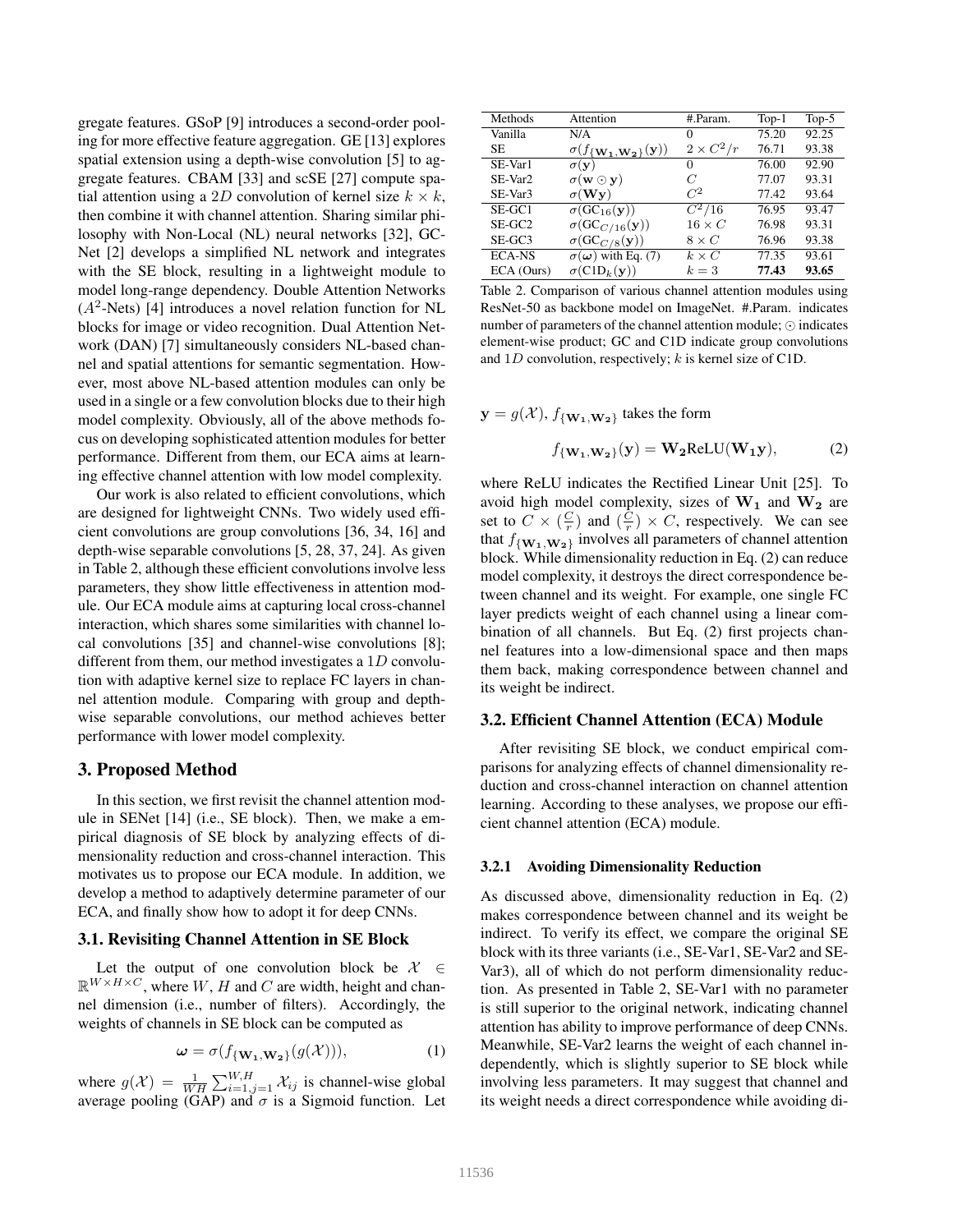mensionality reduction is more important than consideration of nonlinear channel dependencies. Additionally, SE-Var3 employing one single FC layer performs better than two FC layers with dimensionality reduction in SE block. All of above results clearly demonstrate avoiding dimensionality reduction is helpful to learn effective channel attention. Therefore, we develop our ECA module without channel dimensionality reduction.

### 3.2.2 Local Cross-Channel Interaction

Given the aggregated feature  $y \in \mathbb{R}^C$  without dimensionality reduction, channel attention can be learned by

$$
\omega = \sigma(\mathbf{W}\mathbf{y}),\tag{3}
$$

where W is a  $C \times C$  parameter matrix. In particular, for SE-Var2 and SE-Var3 we have

$$
\mathbf{W} = \begin{cases} \mathbf{W}_{var2} = \begin{bmatrix} w^{1,1} & \cdots & 0 \\ \vdots & \ddots & \vdots \\ 0 & \cdots & w^{C,C} \\ \vdots & \ddots & \vdots \\ w^{1,1} & \cdots & w^{1,C} \\ \vdots & \ddots & \vdots \\ w^{1,C} & \cdots & w^{C,C} \end{bmatrix}, \end{cases}
$$
 (4)

where  $\mathbf{W}_{var2}$  for SE-Var2 is a diagonal matrix, involving C parameters;  $\mathbf{W}_{var3}$  for SE-Var3 is a full matrix, involving  $C \times C$  parameters. As shown in Eq. (4), the key difference is that SE-Var3 considers cross-channel interaction while SE-Var2 does not, and consequently SE-Var3 achieves better performance. This result indicates that cross-channel interaction is beneficial to learn channel attention. However, SE-Var3 requires a mass of parameters, leading to high model complexity, especially for large channel numbers.

A possible compromise between SE-Var2 and SE-Var3 is extension of  $\mathbf{W}_{var2}$  to a block diagonal matrix, i.e.,

$$
\mathbf{W}_G = \begin{bmatrix} \mathbf{W}_G^1 & \cdots & \mathbf{0} \\ \vdots & \ddots & \vdots \\ \mathbf{0} & \cdots & \mathbf{W}_G^G \end{bmatrix}, \tag{5}
$$

where Eq.  $(5)$  divides channel into G groups each of which includes  $C/G$  channels, and learns channel attention in each group independently, which captures cross-channel interaction in a local manner. Accordingly, it involves  $C^2/G$  parameters. From perspective of convolution, SE-Var2, SE-Var3 and Eq. (5) can be regarded as a depth-wise separable convolution, a FC layer and group convolutions, respectively. Here, SE block with group convolutions (SE-GC) is indicated by  $\sigma(GC_G(y)) = \sigma(W_Gy)$ . However, as shown in [24], excessive group convolutions will increase memory access cost and so decrease computational efficiency. Furthermore, as shown in Table 2, SE-GC with varying groups

bring no gain over SE-Var2, indicating it is not an effective scheme to capture local cross-channel interaction. The reason may be that SE-GC completely discards dependences among different groups.

In this paper, we explore another method to capture local cross-channel interaction, aiming at guaranteeing both efficiency and effectiveness. Specifically, we employ a band matrix  $W_k$  to learn channel attention, and  $W_k$  has

$$
\begin{bmatrix}\nw^{1,1} & \cdots & w^{1,k} & 0 & 0 & \cdots & \cdots & 0 \\
0 & w^{2,2} & \cdots & w^{2,k+1} & 0 & \cdots & \cdots & 0 \\
\vdots & \vdots & \vdots & \ddots & \vdots & \vdots & \vdots \\
0 & \cdots & 0 & 0 & \cdots & w^{C,C-k+1} & \cdots & w^{C,C}\n\end{bmatrix}
$$
\n(6)

.

Clearly,  $W_k$  in Eq. (6) involves  $k \times C$  parameters, which is usually less than those of Eq. (5). Furthermore, Eq. (6) avoids complete independence among different groups in Eq. (5). As compared in Table 2, the method in Eq. (6) (namely ECA-NS) outperforms SE-GC of Eq. (5). As for Eq. (6), the weight of  $y_i$  is calculated by only considering interaction between  $y_i$  and its k neighbors, i.e.,

$$
\omega_i = \sigma\bigg(\sum_{j=1}^k w_i^j y_i^j\bigg), \ y_i^j \in \Omega_i^k, \tag{7}
$$

where  $\Omega_i^k$  indicates the set of k adjacent channels of  $y_i$ .

A more efficient way is to make all channels share the same learning parameters, i.e.,

$$
\omega_i = \sigma\bigg(\sum_{j=1}^k w^j y_i^j\bigg), \ y_i^j \in \Omega_i^k. \tag{8}
$$

Note that such strategy can be readily implemented by a fast 1D convolution with kernel size of  $k$ , i.e.,

$$
\omega = \sigma(C1D_k(y)), \tag{9}
$$

where C1D indicates 1D convolution. Here, the method in Eq. (9) is called by efficient channel attention (ECA) module, which only involves  $k$  parameters. As presented in Table 2, our ECA module with  $k = 3$  achieves similar results with SE-var3 while having much lower model complexity, which guarantees both efficiency and effectiveness by appropriately capturing local cross-channel interaction.

#### 3.2.3 Coverage of Local Cross-Channel Interaction

Since our ECA module (9) aims at appropriately capturing local cross-channel interaction, so the coverage of interaction (i.e., kernel size  $k$  of 1D convolution) needs to be determined. The optimized coverage of interaction could be tuned manually for convolution blocks with different channel numbers in various CNN architectures. However, manual tuning via cross-validation will cost a lot of computing resources. Group convolutions have been successfully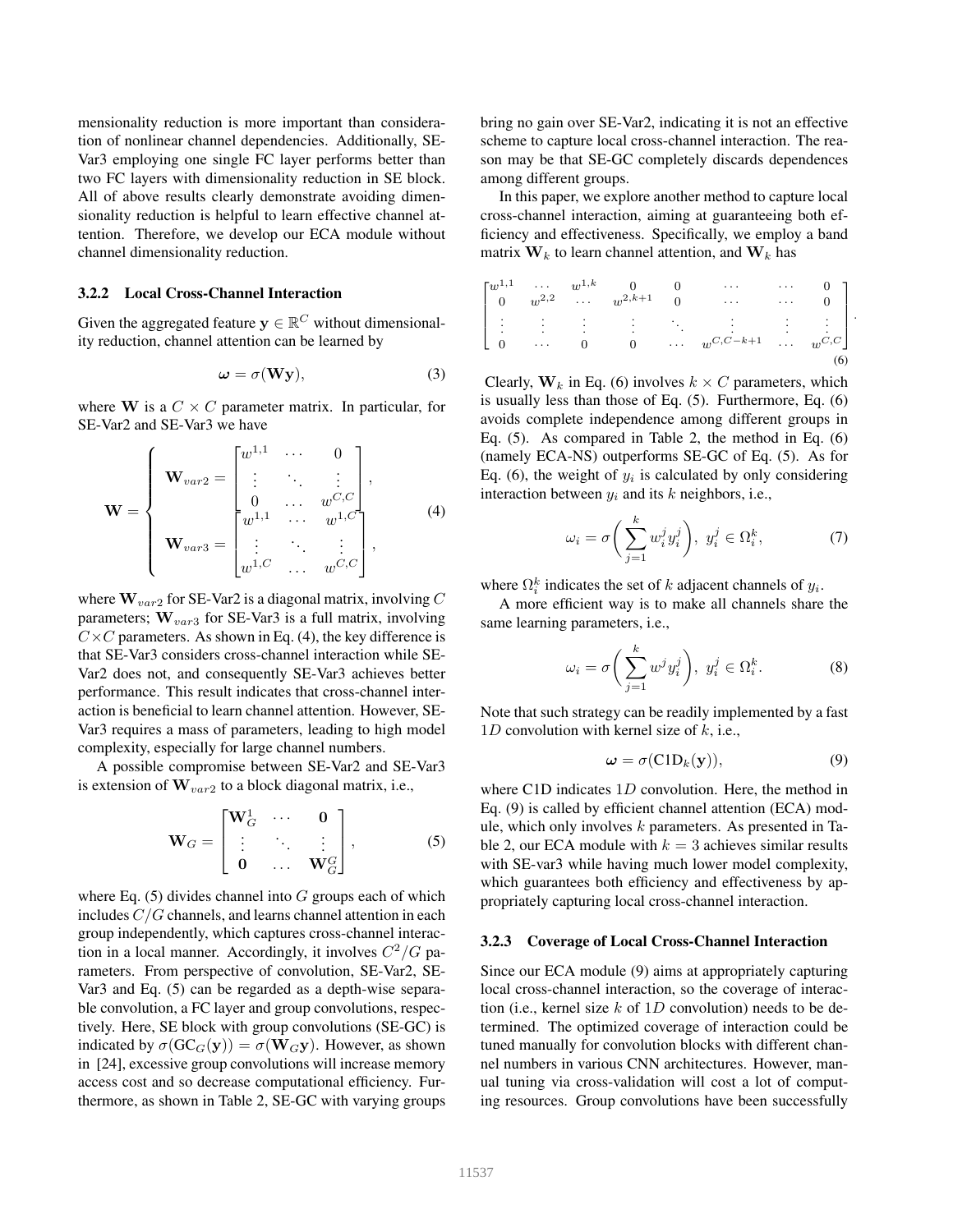```
def EfficientChannelAttention(x, gamma=2, b=1):
    # x: input features with shape [N. C. H. W]
   # gamma, b: parameters of mapping function
   N. C. H. W = x.size()t = int(abs((log(C, 2) + b) / gamma))k = t if t \text{ } 8 2 else t + 1avg\_pool = nn.AdaptiveAvgPool2d(1)conv = nn.Conv1d(1, 1, kernal_size=k, padding=int(k/2),bias=False)
   y = avg pool(x)y = conv(y,squeeze(-1).transpose(-1, -2))y = y. transpose (-1, -2). unsqueeze (-1)
   return x * y. expand_as(x)
```
Figure 3. PyTorch code of our ECA module.

adopted to improve CNN architectures [36, 34, 16], where high-dimensional (low-dimensional) channels involve long range (short range) convolutions given the fixed number of groups. Sharing the similar philosophy, it is reasonable that the coverage of interaction (i.e., kernel size  $k$  of 1D convolution) is proportional to channel dimension  $C$ . In other words, there may exist a mapping  $\phi$  between k and C:

$$
C = \phi(k). \tag{10}
$$

The simplest mapping is a linear function, i.e.,  $\phi(k)$  =  $\gamma * k - b$ . However, the relations characterized by linear function are too limited. On the other hand, it is well known that channel dimension  $C$  (i.e., number of filters) usually is set to power of 2. Therefore, we introduce a possible solution by extending the linear function  $\phi(k) = \gamma * k - b$  to a non-linear one, i.e.,

$$
C = \phi(k) = 2^{(\gamma * k - b)}.
$$
 (11)

Then, given channel dimension  $C$ , kernel size  $k$  can be adaptively determined by

$$
k = \psi(C) = \left| \frac{\log_2(C)}{\gamma} + \frac{b}{\gamma} \right|_{odd},\tag{12}
$$

where  $|t|_{odd}$  indicates the nearest odd number of t. In this paper, we set  $\gamma$  and b to 2 and 1 throughout all the experiments, respectively. Clearly, through the mapping  $\psi$ , highdimensional channels have longer range interaction while low-dimensional ones undergo shorter range interaction by using a non-linear mapping.

#### 3.3. ECA Module for Deep CNNs

Figure 2 illustrates the overview of our ECA module. After aggregating convolution features using GAP without dimensionality reduction, ECA module first adaptively determines kernel size  $k$ , and then performs 1D convolution followed by a Sigmoid function to learn channel attention. For applying our ECA to deep CNNs, we replace SE block by our ECA module following the same configuration in [14]. The resulting networks are named by ECA-Net. Figure 3 gives PyTorch code of our ECA.

#### 4. Experiments

In this section, we evaluate the proposed method on large-scale image classification, object detection and instance segmentation using ImageNet [6] and MS COCO [23], respectively. Specifically, we first assess the effect of kernel size on our ECA module, and compare with state-of-the-art counterparts on ImageNet. Then, we verify the effectiveness of our ECA-Net on MS COCO using Faster R-CNN [26], Mask R-CNN [10] and RetinaNet [22].

#### 4.1. Implementation Details

To evaluate our ECA-Net on ImageNet classification, we employ four widely used CNNs as backbone models, including ResNet-50 [11], ResNet-101 [11], ResNet-512 [11] and MobileNetV2 [28]. For training ResNets with our ECA, we adopt exactly the same data augmentation and hyper-parameter settings in [11, 14]. Specifically, the input images are randomly cropped to  $224 \times 224$  with random horizontal flipping. The parameters of networks are optimized by stochastic gradient descent (SGD) with weight decay of 1e-4, momentum of 0.9 and mini-batch size of 256. All models are trained within 100 epochs by setting the initial learning rate to 0.1, which is decreased by a factor of 10 per 30 epochs. For training MobileNetV2 with our ECA, we follow the settings in [28], where networks are trained within 400 epochs using SGD with weight decay of 4e-5, momentum of 0.9 and mini-batch size of 96. The initial learning rate is set to 0.045, and is decreased by a linear decay rate of 0.98. For testing on the validation set, the shorter side of an input image is first resized to 256 and a center crop of  $224 \times 224$  is used for evaluation. All models are implemented by PyTorch toolkit<sup>1</sup>.

We further evaluate our method on MS COCO using Faster R-CNN [26], Mask R-CNN [10] and RetinaNet [22], where ResNet-50 and ResNet-101 along with FPN [21] are used as backbone models. We implement all detectors by using MMDetection toolkit [3] and employ the default settings. Specifically, the shorter side of input images are resized to 800, then all models are optimized using SGD with weight decay of 1e-4, momentum of 0.9 and mini-batch size of 8 (4 GPUs with 2 images per GPU). The learning rate is initialized to 0.01 and is decreased by a factor of 10 after 8 and 11 epochs, respectively. We train all detectors within 12 epochs on train2017 of COCO and report the results on val2017 for comparison. All programs run on a PC equipped with four RTX 2080Ti GPUs and an Intel(R)

<sup>1</sup>https://github.com/BangguWu/ECANet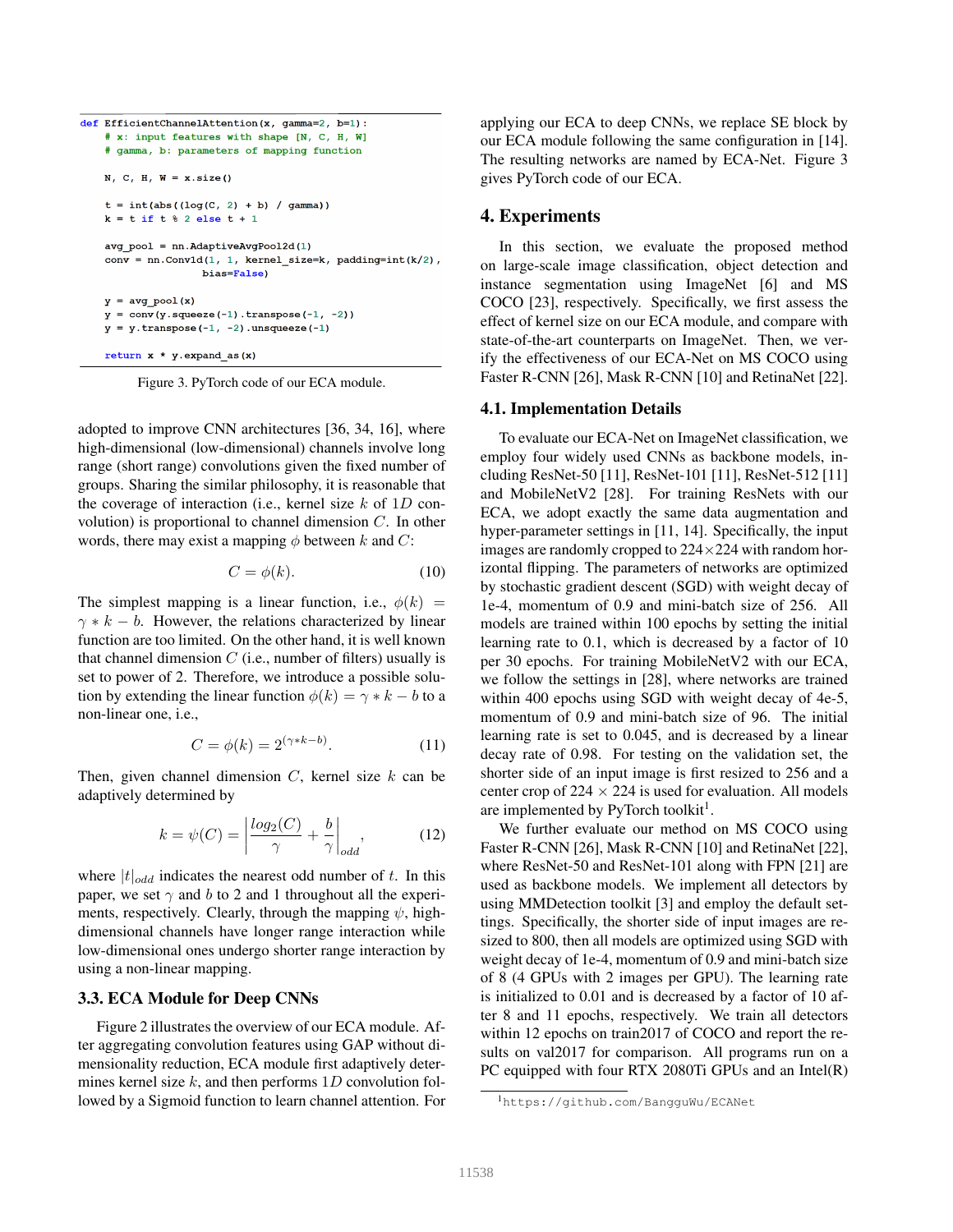| Method                                          | <b>Backbone Models</b> | #.Param. | <b>FLOPs</b> | Training        | Inference       | $Top-1$ | Top- $5$ |
|-------------------------------------------------|------------------------|----------|--------------|-----------------|-----------------|---------|----------|
| ResNet $[11]$                                   |                        | 24.37M   | 3.86G        | <b>1024 FPS</b> | <b>1855 FPS</b> | 75.20   | 92.52    |
| <b>SENet</b> [14]                               |                        | 26.77M   | 3.87G        | <b>759 FPS</b>  | 1620 FPS        | 76.71   | 93.38    |
| <b>CBAM</b> [33]                                |                        | 26.77M   | 3.87G        | 472 FPS         | 1213 FPS        | 77.34   | 93.69    |
| $A^2$ -Nets [4] <sup>†</sup>                    | ResNet-50              | 33.00M   | 6.50G        | N/A             | N/A             | 77.00   | 93.50    |
| GCNet [2]                                       |                        | 28.08M   | 3.87G        | N/A             | N/A             | 77.70   | 93.66    |
| GSoP-Net1 [9]                                   |                        | 28.05M   | 6.18G        | 596 FPS         | 1383 FPS        | 77.68   | 93.98    |
| AA-Net $[1]$ <sup>†,<math>\lozenge</math></sup> |                        | 25.80M   | 4.15G        | N/A             | N/A             | 77.70   | 93.80    |
| ECA-Net (Ours)                                  |                        | 24.37M   | 3.86G        | <b>785 FPS</b>  | 1805 FPS        | 77.48   | 93.68    |
| ResNet $[11]$                                   | ResNet-101             | 42.49M   | 7.34G        | <b>386 FPS</b>  | <b>1174 FPS</b> | 76.83   | 93.48    |
| <b>SENet</b> [14]                               |                        | 47.01M   | 7.35G        | 367 FPS         | 1044 FPS        | 77.62   | 93.93    |
| <b>CBAM</b> [33]                                |                        | 47.01M   | 7.35G        | <b>270 FPS</b>  | 635 FPS         | 78.49   | 94.31    |
| AA-Net $[1]^{†, \lozenge}$                      |                        | 45.40M   | 8.05G        | N/A             | N/A             | 78.70   | 94.40    |
| ECA-Net (Ours)                                  |                        | 42.49M   | 7.35G        | 380 FPS         | 1089 FPS        | 78.65   | 94.34    |
| ResNet [11]                                     |                        | 57.40M   | 10.82G       | <b>281 FPS</b>  | <b>815 FPS</b>  | 77.58   | 93.66    |
| <b>SENet</b> [14]                               | ResNet-152             | 63.68M   | 10.85G       | <b>268 FPS</b>  | 761 FPS         | 78.43   | 94.27    |
| ECA-Net (Ours)                                  |                        | 57.40M   | 10.83G       | 279 FPS         | 785 FPS         | 78.92   | 94.55    |
| MobileNetV2 [28]                                |                        | 3.34M    | 319.4M       | <b>711 FPS</b>  | <b>2086 FPS</b> | 71.64   | 90.20    |
| <b>SENet</b>                                    | MobileNetV2            | 3.40M    | 320.1M       | 671 FPS         | <b>2000 FPS</b> | 72.42   | 90.67    |
| ECA-Net (Ours)                                  |                        | 3.34M    | 319.9M       | 676 FPS         | 2010 FPS        | 72.56   | 90.81    |

Table 3. Comparison of different attention methods on ImageNet in terms of network parameters (#.Param.), floating point operations per second (FLOPs), training or inference speed (frame per second, FPS), and Top-1/Top-5 accuracy (in %). †: Since the source code and models of  $A^2$ -Nets and AA-Net are publicly unavailable, we do not compare their running time.  $\Diamond$ : AA-Net is trained with Inception data augmentation and different setting of learning rates.

Xeon Silver 4112 CPU@2.60GHz.

#### 4.2. Image Classification on ImageNet-1K

Here, we first assess the effect of kernel size on our ECA module and verify the effectiveness of our method to adaptively determine kernel size, then we compare with stateof-the-art counterparts and CNN models using ResNet-50, ResNet-101, ResNet-152 and MobileNetV2.

#### 4.2.1 Effect of Kernel Size (k) on ECA Module

As shown in Eq. (9), our ECA module involves a parameter k, i.e., kernel size of 1D convolution. In this part, we evaluate its effect on our ECA module and validate the effectiveness of our method for adaptive selection of kernel size. To this end, we employ ResNet-50 and ResNet-101 as backbone models, and train them with our ECA module by setting  $k$  be from 3 to 9. The results are illustrated in Figure 4, from it we have the following observations.

Firstly, when  $k$  is fixed in all convolution blocks, ECA module obtains the best results at  $k = 9$  and  $k = 5$  for ResNet-50 and ResNet-101, respectively. Since ResNet-101 has more intermediate layers that dominate performance of ResNet-101, it may prefer to small kernel size. Besides, these results show that different deep CNNs have various optimal  $k$ , and  $k$  has a clear effect on performance of ECA-Net. Furthermore, accuracy fluctuations (∼0.5%) of ResNet-101 are larger than those (∼0.15%) of ResNet-50, and we conjecture the reason is that the deeper net-



Figure 4. Results of our ECA module with various numbers of  $k$ using ResNet-50 and ResNet-101 as backbone models. Here, we also give the results of ECA module with adaptive selection of kernel size and compare with SENet as baseline.

works are more sensitive to the fixed kernel size than the shallower ones. Additionally, kernel size that is adaptively determined by Eq. (12) usually outperforms the fixed ones, while it can avoid manual tuning of parameter  $k$  via crossvalidation. Above results demonstrate the effectiveness of our adaptive kernel size selection in attaining better and stable results. Finally, ECA module with various numbers of  $k$  consistently outperform SE block, verifying that avoiding dimensionality reduction and local cross-channel interaction have positive effects on learning channel attention.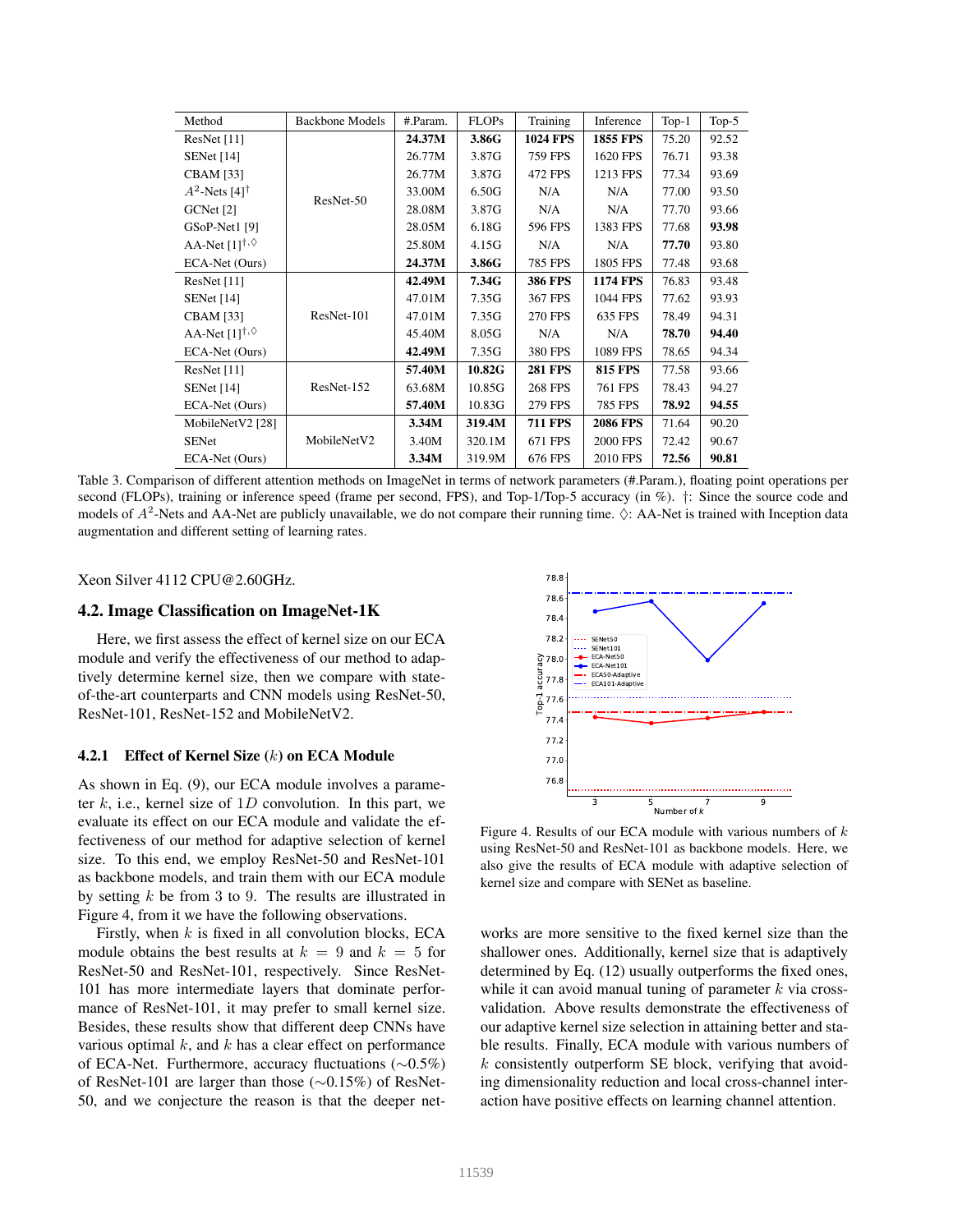#### 4.2.2 Comparisons Using Different Deep CNNs

ResNet-50 We compare our ECA module with several state-of-the-art attention methods using ResNet-50 on ImageNet, including SENet [14], CBAM [33],  $A^2$ -Nets [4], AA-Net [1], GSoP-Net1 [9] and GCNet [2]. The evaluation metrics include both efficiency (i.e., network parameters, floating point operations per second (FLOPs) and training/inference speed) and effectiveness (i.e., Top-1/Top-5 accuracy). For comparison, we duplicate the results of ResNet and SENet from [14], and report the results of other compared methods in their original papers. To test training/inference speed of various models, we employ publicly available models of the compared CNNs, and run them on the same computing platform. The results are given in Table 3, where we can see that our ECA-Net shares almost the same model complexity (i.e., network parameters, FLOPs and speed) with the original ResNet-50, while achieving 2.28% gains in Top-1 accuracy. Comparing with state-ofthe-art counterparts (i.e., SENet, CBAM,  $A^2$ -Nets, AA-Net, GSoP-Net1 and GCNet), ECA-Net obtains better or competitive results while benefiting lower model complexity.

ResNet-101 Using ResNet-101 as backbone model, we compare our ECA-Net with SENet [14], CBAM [33] and AA-Net [1]. From Table 3 we can see that ECA-Net outperforms the original ResNet-101 by 1.8% with almost the same model complexity. Sharing the same tendency on ResNet-50, ECA-Net is superior to SENet and CBAM while it is very competitive to AA-Net with lower model complexity. Note that AA-Net is trained with Inception data augmentation and different setting of learning rates.

ResNet-152 Using ResNet-152 as backbone model, we compare our ECA-Net with SENet [14]. From Table 3 we can see that ECA-Net improves the original ResNet-152 over about 1.3% in terms of Top-1 accuracy with almost the same model complexity. Comparing with SENet, ECA-Net achieves 0.5% gain in terms of Top-1 with lower model complexity. The results with respect to ResNet-50, ResNet-101 and ResNet-152 demonstrate the effectiveness of our ECA module on the widely used ResNet architectures.

MobileNetV2 Besides ResNet architectures, we also verify the effectiveness of our ECA module on lightweight CNN architectures. To this end, we employ MobileNetV2 [28] as backbone model and compare our ECA module with SE block. In particular, we integrate SE block and ECA module in convolution layer before residual connection lying in each 'bottleneck' of MobileNetV2, and parameter  $r$  of SE block is set to 8. All models are trained using exactly the same settings. The results in Table 3 show our ECA-Net improves the original MobileNetV2 and SENet by about 0.9% and 0.14% in terms of Top-1 accuracy, respectively. Furthermore, our ECA-Net has smaller model size and faster training/inference speed than SENet. Above results verify the efficiency and effectiveness of our ECA module again.

| <b>CNN</b> Models     | # Param. | FLOPs  | $Top-1$ | Top- $5$ |
|-----------------------|----------|--------|---------|----------|
| ResNet-200            | 74.45M   | 14.10G | 78.20   | 94.00    |
| Inception-v3          | 25.90M   | 5.36G  | 77.45   | 93.56    |
| $ResNeXt-101$         | 46.66M   | 7.53G  | 78.80   | 94.40    |
| DenseNet-264 $(k=32)$ | 31.79M   | 5.52G  | 77.85   | 93.78    |
| DenseNet-161 $(k=48)$ | 27.35M   | 7.34G  | 77.65   | 93.80    |
| ECA-Net50 (Ours)      | 24.37M   | 3.86G  | 77.48   | 93.68    |
| ECA-Net101 (Ours)     | 42.49M   | 7.35G  | 78.65   | 94.34    |

Table 4. Comparisons with state-of-the-art CNNs on ImageNet.

### 4.2.3 Comparisons with Other CNN Models

At the end of this part, we compare our ECA-Net50 and ECA-Net101 with other state-of-the-art CNN models, including ResNet-200 [12], Inception-v3 [31], ResNeXt [34], DenseNet [15]. These CNN models have deeper and wider architectures, and their results all are copied from the original papers. As presented in Table 4, ECA-Net101 outperforms ResNet-200, indicating that our ECA-Net can improve the performance of deep CNNs using much less computational cost. Meanwhile, our ECA-Net101 is very competitive to ResNeXt-101, while the latter one employs more convolution filters and expensive group convolutions. In addition, ECA-Net50 is comparable to DenseNet-264 (k=32), DenseNet-161 (k=48) and Inception-v3, but it has lower model complexity. All above results demonstrate that our ECA-Net performs favorably against state-of-the-art CNNs while benefiting much lower model complexity. Note that our ECA also has great potential to further improve the performance of the compared CNN models.

#### 4.3. Object Detection on MS COCO

In this subsection, we evaluate our ECA-Net on object detection task using Faster R-CNN [26], Mask R-CNN [10] and RetinaNet [22]. We mainly compare ECA-Net with ResNet and SENet. All CNN models are pre-trained on ImageNet, then are transferred to MS COCO by fine-tuning.

### 4.3.1 Comparisons Using Faster R-CNN

Using Faster R-CNN as the basic detector, we employ ResNets of 50 and 101 layers along with FPN [21] as backbone models. As shown in Table 5, integration of either SE block or our ECA module can improve performance of object detection by a clear margin. Meanwhile, our ECA outperforms SE block by 0.3% and 0.7% in terms of AP using ResNet-50 and ResNet-101, respectively.

#### 4.3.2 Comparisons Using Mask R-CNN

We further exploit Mask R-CNN to verify the effectiveness of our ECA-Net on object detection task. As shown in Table 5, our ECA module is superior to the original ResNet by 1.8% and 1.9% in terms of AP under the settings of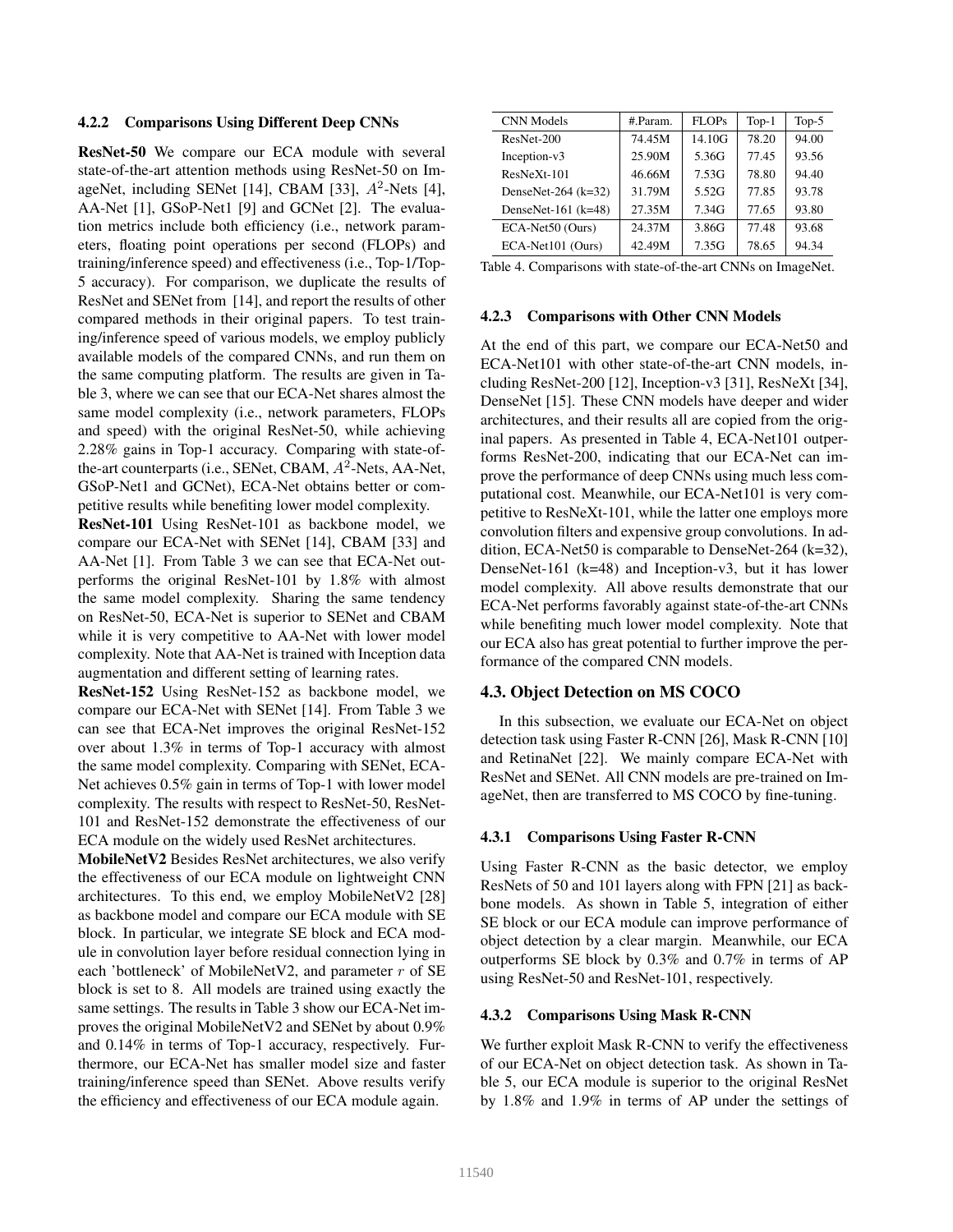| Methods        | Detectors           | #.Param. | <b>GFLOPs</b> | AP   | $AP_{50}$ | $AP_{75}$ | $AP_S$ | $AP_M$ | $AP_L$ |
|----------------|---------------------|----------|---------------|------|-----------|-----------|--------|--------|--------|
| ResNet-50      |                     | 41.53 M  | 207.07        | 36.4 | 58.2      | 39.2      | 21.8   | 40.0   | 46.2   |
| + SE block     |                     | 44.02 M  | 207.18        | 37.7 | 60.1      | 40.9      | 22.9   | 41.9   | 48.2   |
| $+ ECA (Ours)$ | <b>Faster R-CNN</b> | 41.53 M  | 207.18        | 38.0 | 60.6      | 40.9      | 23.4   | 42.1   | 48.0   |
| ResNet-101     |                     | 60.52 M  | 283.14        | 38.7 | 60.6      | 41.9      | 22.7   | 43.2   | 50.4   |
| + SE block     |                     | 65.24 M  | 283.33        | 39.6 | 62.0      | 43.1      | 23.7   | 44.0   | 51.4   |
| $+ ECA (Ours)$ |                     | 60.52 M  | 283.32        | 40.3 | 62.9      | 44.0      | 24.5   | 44.7   | 51.3   |
| ResNet-50      |                     | 44.18 M  | 275.58        | 37.2 | 58.9      | 40.3      | 22.2   | 40.7   | 48.0   |
| + SE block     |                     | 46.67 M  | 275.69        | 38.7 | 60.9      | 42.1      | 23.4   | 42.7   | 50.0   |
| $+1$ NL        |                     | 46.50 M  | 288.70        | 38.0 | 59.8      | 41.0      | N/A    | N/A    | N/A    |
| + GC block     | Mask R-CNN          | 46.90 M  | 279.60        | 39.4 | 61.6      | 42.4      | N/A    | N/A    | N/A    |
| $+ ECA (Ours)$ |                     | 44.18 M  | 275.69        | 39.0 | 61.3      | 42.1      | 24.2   | 42.8   | 49.9   |
| ResNet-101     |                     | 63.17 M  | 351.65        | 39.4 | 60.9      | 43.3      | 23.0   | 43.7   | 51.4   |
| + SE block     |                     | 67.89 M  | 351.84        | 40.7 | 62.5      | 44.3      | 23.9   | 45.2   | 52.8   |
| $+ ECA (Ours)$ |                     | 63.17 M  | 351.83        | 41.3 | 63.1      | 44.8      | 25.1   | 45.8   | 52.9   |
| ResNet-50      |                     | 37.74 M  | 239.32        | 35.6 | 55.5      | 38.2      | 20.0   | 39.6   | 46.8   |
| + SE block     |                     | 40.23 M  | 239.43        | 37.1 | 57.2      | 39.9      | 21.2   | 40.7   | 49.3   |
| $+ ECA (Ours)$ | RetinaNet           | 37.74 M  | 239.43        | 37.3 | 57.7      | 39.6      | 21.9   | 41.3   | 48.9   |
| ResNet-101     |                     | 56.74 M  | 315.39        | 37.7 | 57.5      | 40.4      | 21.1   | 42.2   | 49.5   |
| + SE block     |                     | 61.45 M  | 315.58        | 38.7 | 59.1      | 41.6      | 22.1   | 43.1   | 50.9   |
| $+ ECA (Ours)$ |                     | 56.74 M  | 315.57        | 39.1 | 59.9      | 41.8      | 22.8   | 43.4   | 50.6   |

Table 5. Object detection results of different methods on COCO val2017.

50 and 101 layers, respectively. Meanwhile, ECA module achieves 0.3% and 0.6% gains over SE block using ResNet-50 and ResNet-101 as backbone models, respectively. Using ResNet-50, ECA is superior to one NL [32], and is comparable to GC block [2] using lower model complexity.

### 4.3.3 Comparisons Using RetinaNet

Additionally, we verify the effectiveness of our ECA-Net on object detection using one-stage detector, i.e., RetinaNet. As compared in Table 5, our ECA-Net outperforms the original ResNet by 1.8% and 1.4% in terms of AP for the networks of 50 and 101 layers, respectively. Meanwhile, ECA-Net improves SE-Net over 0.2% and 0.4% for ResNet-50 and ResNet-101, respectively. In summary, the results in Table 5 demonstrate that our ECA-Net can well generalize to object detection task. Specifically, ECA module brings clear improvement over the original ResNet, while outperforming SE block using lower model complexity. In particular, our ECA module achieves more gains for small objects, which are usually more difficult to be detected.

#### 4.4. Instance Segmentation on MS COCO

Then, we give instance segmentation results of our ECA module using Mask R-CNN on MS COCO. As compared in Table 6, ECA module achieves notable gain over the original ResNet while performing better than SE block with less model complexity. For ResNet-50 as backbone, ECA with lower model complexity is superior one NL [32], and is comparable to GC block [2]. These results verify our ECA module has good generalization ability for various tasks.

| Methods        | AP   | $AP_{50}$ | $AP_{75}$ | $AP_S$ | $AP_M$ | AP <sub>L</sub> |
|----------------|------|-----------|-----------|--------|--------|-----------------|
| $ResNet-50$    | 34.1 | 55.5      | 36.2      | 16.1   | 36.7   | 50.0            |
| $+$ SE block   | 35.4 | 57.4      | 37.8      | 17.1   | 38.6   | 51.8            |
| $+1$ NL        | 34.7 | 56.7      | 36.6      | N/A    | N/A    | N/A             |
| $+$ GC block   | 35.7 | 58.4      | 37.6      | N/A    | N/A    | N/A             |
| $+ ECA (Ours)$ | 35.6 | 58.1      | 37.7      | 17.6   | 39.0   | 51.8            |
| ResNet-101     | 35.9 | 57.7      | 38.4      | 16.8   | 39.1   | 53.6            |
| $+$ SE block   | 36.8 | 59.3      | 39.2      | 17.2   | 40.3   | 53.6            |
| $+ ECA (Ours)$ | 37.4 | 59.9      | 39.8      | 18.1   | 41.1   | 54.1            |

Table 6. Instance segmentation results of different methods using Mask R-CNN on COCO val2017.

# 5. Conclusion

In this paper, we focus on learning effective channel attention for deep CNNs with low model complexity. To this end, we propose an efficient channel attention (ECA) module, which generates channel attention through a fast  $1D$  convolution, whose kernel size can be adaptively determined by a non-linear mapping of channel dimension. Experimental results demonstrate our ECA is an extremely lightweight plug-and-play block to improve the performance of various deep CNN architectures, including the widely used ResNets and lightweight MobileNetV2. Moreover, our ECA-Net exhibits good generalization ability in object detection and instance segmentation tasks. In future, we will apply our ECA module to more CNN architectures (e.g., ResNeXt and Inception [31]) and further investigate incorporation of ECA with spatial attention module.